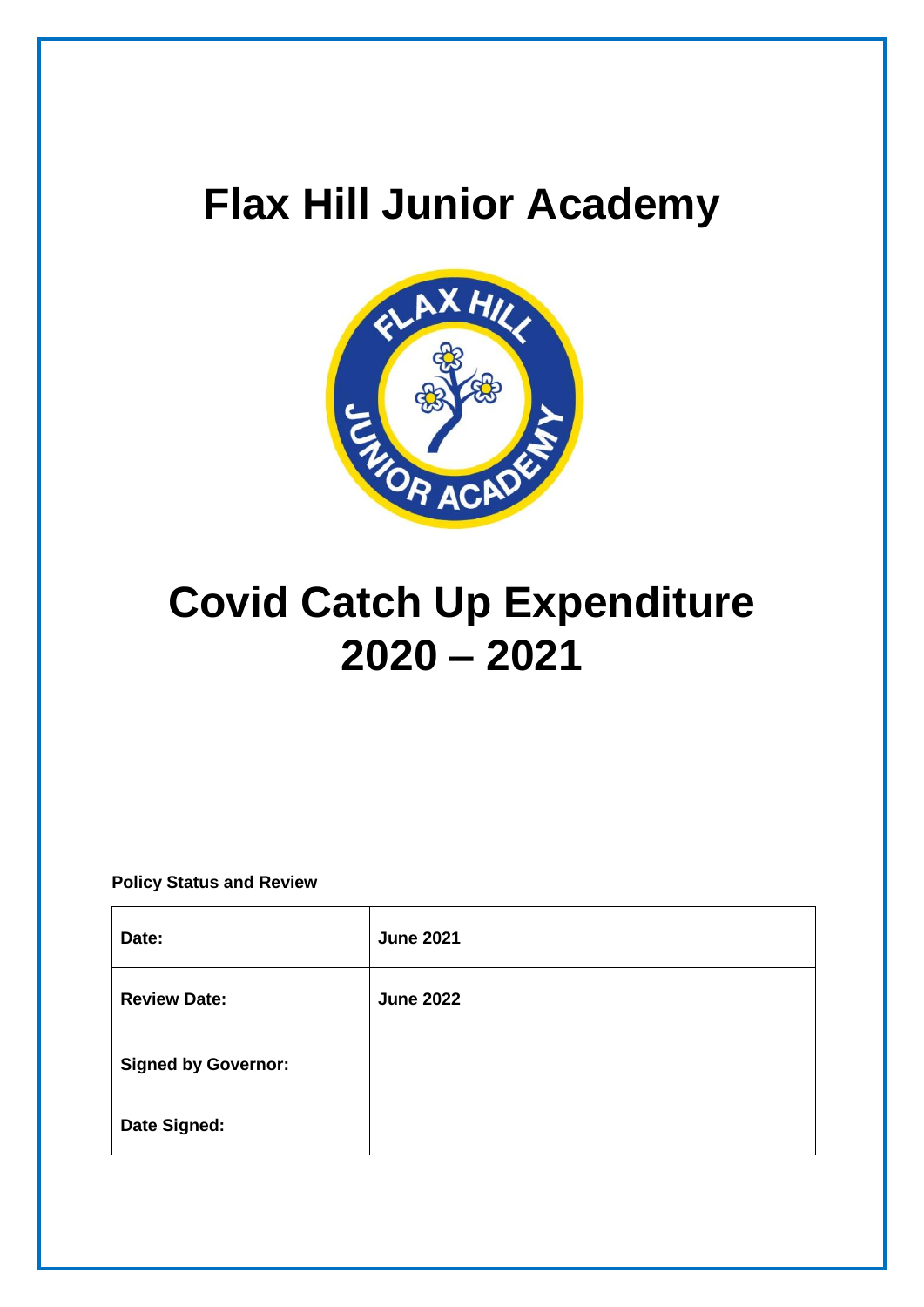## **Objectives of Covid-19 Catch up**

In June, a £1 billion fund for education was announced by the government. Further guidance is available showing that the money is split between a catch-up premium and a national tutoring scheme (https://www.gov.uk/guidance/coronavirus-covid-19-catch-uppremium).

The catch-up premium is funded on a per pupil basis at £80 per pupil. This will be based on the previous year's census meaning we are predicting Flax Hill Junior will be in receipt of £21 600 (270 x £80). The spending of this money will be down to schools to allocate as they see best. To support schools to make the best use of this funding, the Education Endowment Foundation has published a support guide for schools with evidence-based approaches to catch up for all students.

At The Flax Hill, this money will be used in order to provide:

 Appointment of a Pastoral Lead who has time to focus on children's mental health and wellbeing.

Teacher providing additional catch up to Y3 and Y4 children for the first half term.

 Grade 5 support staff to develop the outcomes of children who have been identified as needing "catch up" in their learning.

1:1 reading support for identified children

 Appointment of a forest school provider to support children's well-being and mental health plus providing opportunities for purposeful outdoor learning.

Curriculum resources and materials that support "catch up"

**Accountability** : The headteacher and leadership team will monitor, evaluate and review the strategies we have put into place for the catch up funding and report to the governing body on its progress and impact to inform governor accountability.

## **Nature of Pupil Support**

The school provides:

- Small intervention group work with trained teacher
- 1 to 1 out of class support with Grade 5 and Grade 2 teaching assistants
- Small group interventions with Grade 5 Teaching assistants
- Specialist Outdoor education/forest school teacher
- Specialist Music teacher
- Specialist French teacher
- Specialist PE teacher
- Focus on a broad and balanced curriculum whilst providing the catch up teaching that is needed.
- Pastoral Lead
- Family Support worker to help families who are struggling
- Smaller class sizes by splitting 2 large classes into 3 smaller ones.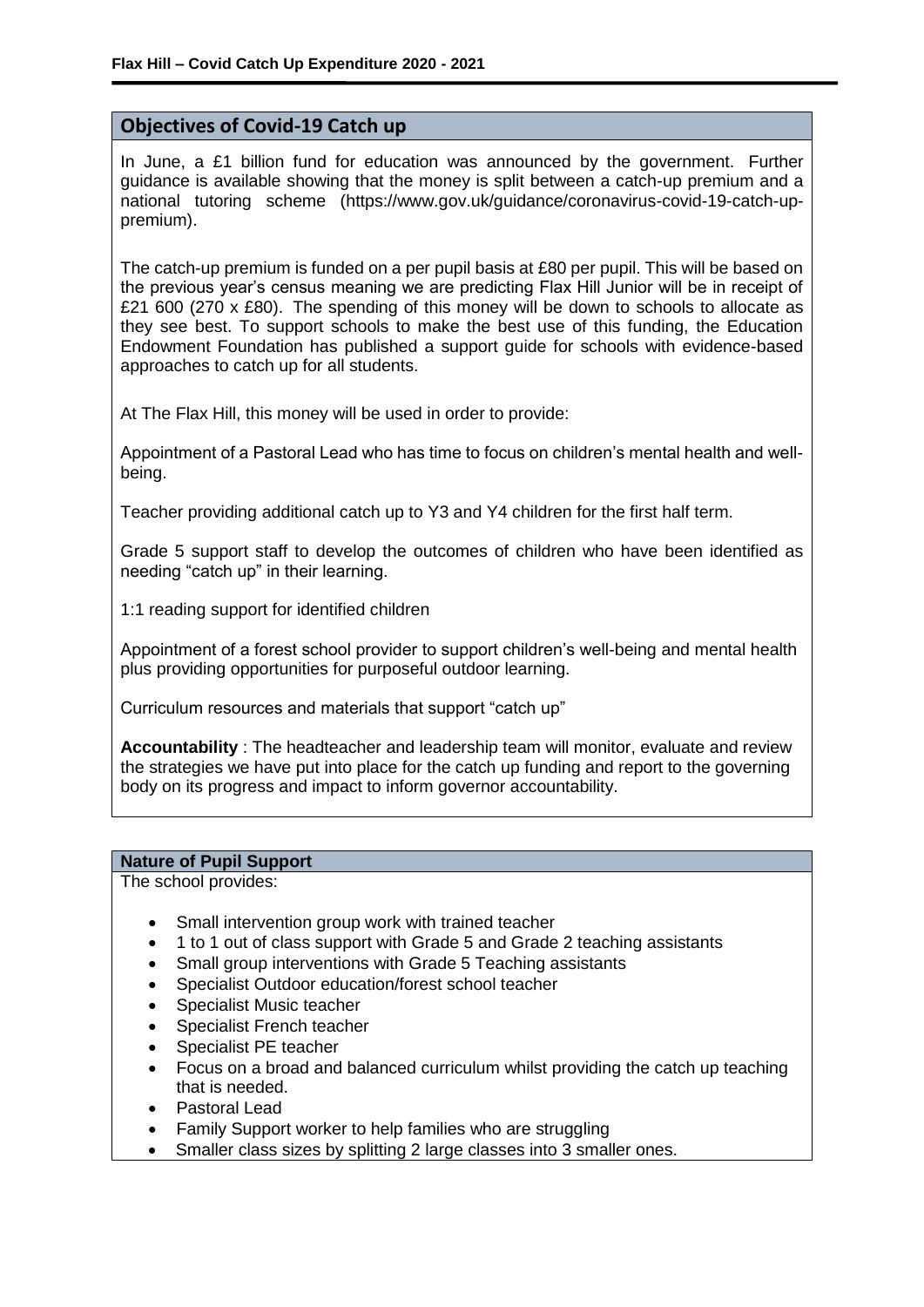- Highly qualified and skilled teachers who plan together and moderate to ensure no child is missed.
- Remote learning provided for all pupils
- Special educational needs support services (where necessary)
- Time for the class teacher to work with smaller groups of children.
- Effective feedback on learning
- Wrap around care before and after school
- Reduced testing to ensure focus is on good quality teaching
- Resources
- Times Table Rockstars available to support with the gap created with regards to timetables
- Purple Mash available for home learning and class time.

## **Curriculum Focus:**

Reading, writing and maths catch up for all children.

#### **Catch up grant to be received £21, 600**

| <b>Description</b>                                                            | <b>Budget</b> | <b>Desired Outcome</b>                                                                                                                                                                                                                                                                                                            |
|-------------------------------------------------------------------------------|---------------|-----------------------------------------------------------------------------------------------------------------------------------------------------------------------------------------------------------------------------------------------------------------------------------------------------------------------------------|
| Teacher providing small group catch up<br>for Y3 and Y4 children.             | £4800.00      | Focusing on consolidation of<br>basic skills. Closing the gaps<br>in writing and maths.<br>Individuals to make more than<br>expected progress.                                                                                                                                                                                    |
| Grade 5 Teaching assistants providing<br>1:1 support and small group support. | £3500.00      | Closing the gap and ensuring<br>missed learning is taught and<br>children have opportunities to<br>consolidate skills.<br>All identified children are<br>receiving additional support<br>with reading, writing and<br>maths to ensure they are<br>moving closer to expected<br>levels.                                            |
| Pastoral Lead appointed                                                       | £3000.00      | All children understand the<br>worry lady is there for them<br>and feel comfortable to talk<br>about their feelings.<br>Children are supported with<br>their anxiety and other worries<br>and this improves their mental<br>health. Children know<br>strategies to help themselves<br>as well as knowing where to<br>go for help. |
| Forest School provider appointed                                              | £10,000       | Well being improves. Children<br>have opportunities to learn<br>outside and to enjoy outdoor<br>learning. The children receive<br>a good break from reading,                                                                                                                                                                      |